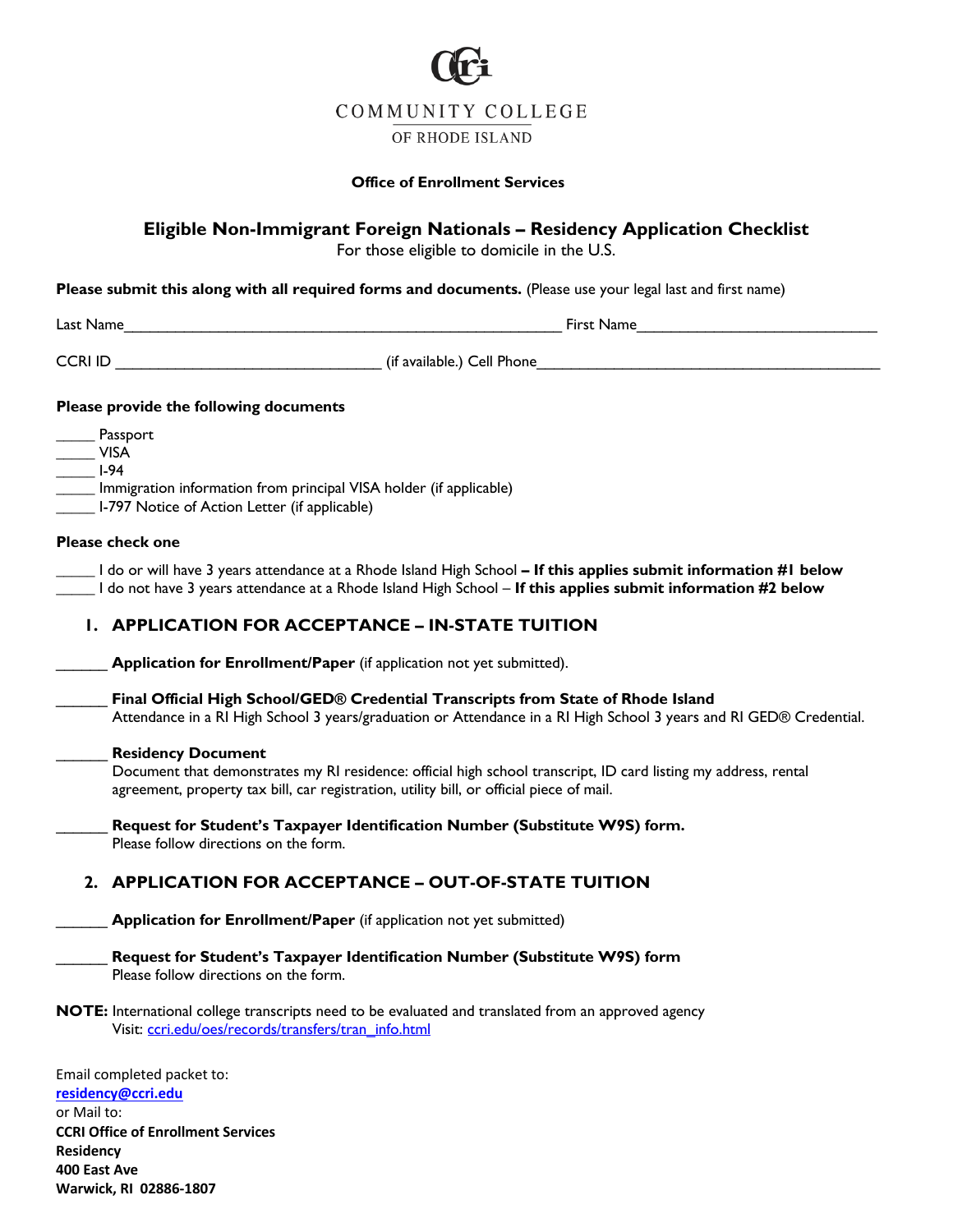

# Application for Enrollment and Instructions

Apply online for free at **ccri.edu/apply,** or follow the instructions below to apply using a paper application.

## **Personal data section**

- Your Social Security number and date of birth are essential in processing your application. If applying without a Social Security number, visit: [ccri.edu/oes/admissions/applicantwithoutssnortin](https://www.ccri.edu/oes/admissions/applicantwithoutssnortin)
- If applying without a social security number, please see [ccri.edu/oes/admissions/applicantwithoutssnortin](https://www.ccri.edu/oes/admissions/applicantwithoutssnortin)
- If you are not a U.S. citizen, please review the application process on the CCRI Residency section located at: [ccri.edu/oes/admissions/residency.](https://www.ccri.edu/oes/admissions/residency)
- Questions pertaining to ethnicity and race are optional; however, answering these questions is important in assisting the college achieve its affirmative action goals.

## **Programs of interest section**

• To review CCRI programs and pathways, please visit: **Programs of Study:** [ccri.edu/programs](https://www.ccri.edu/programs) **Academic and Career Paths:** [ccri.edu/pathways](https://www.ccri.edu/pathways) Arts and Humanities Business, Economics and Data Analytics Communication, Media and Film Education, Government, and Human Services Environment and Sustainability Health and Health Administration Science, Technology, Engineering, and Mathematics

## **High school/GED history**

• It is your responsibility to provide CCRI with official high school or GED transcripts. Have your high school email your official transcripts or your GED transcript to [webadmission@ccri.edu.](Mailto:webadmission@ccri.edu)

## **College history**

• List ALL colleges and universities previously attended and have your coursework from other colleges valuated. Send official e-transcripts to [transfer@ccri.edu.](Mailto:transfer@ccri.edu)

## **Submit your application**

- Please submit your completed application to [webadmission@ccri.edu](Mailto:webadmission@ccri.edu) or deliver/mail it to any CCRI campus.
- Please print one sided.

## **Warwick: Lincoln:**  CCRI - Knight Campus Office of Enrollment Services 400 East Ave. Warwick, RI 02886

CCRI - Flanagan Campus Office of Enrollment Services 1762 Louisquisset Pike Lincoln, RI 02865

**Providence:** CCRI - Liston Campus Office of Enrollment Services One Hilton St. Providence, RI 02905

**Newport:**

CCRI Newport County Campus Office of Enrollment Services One John H. Chafee Blvd. Newport, RI 02840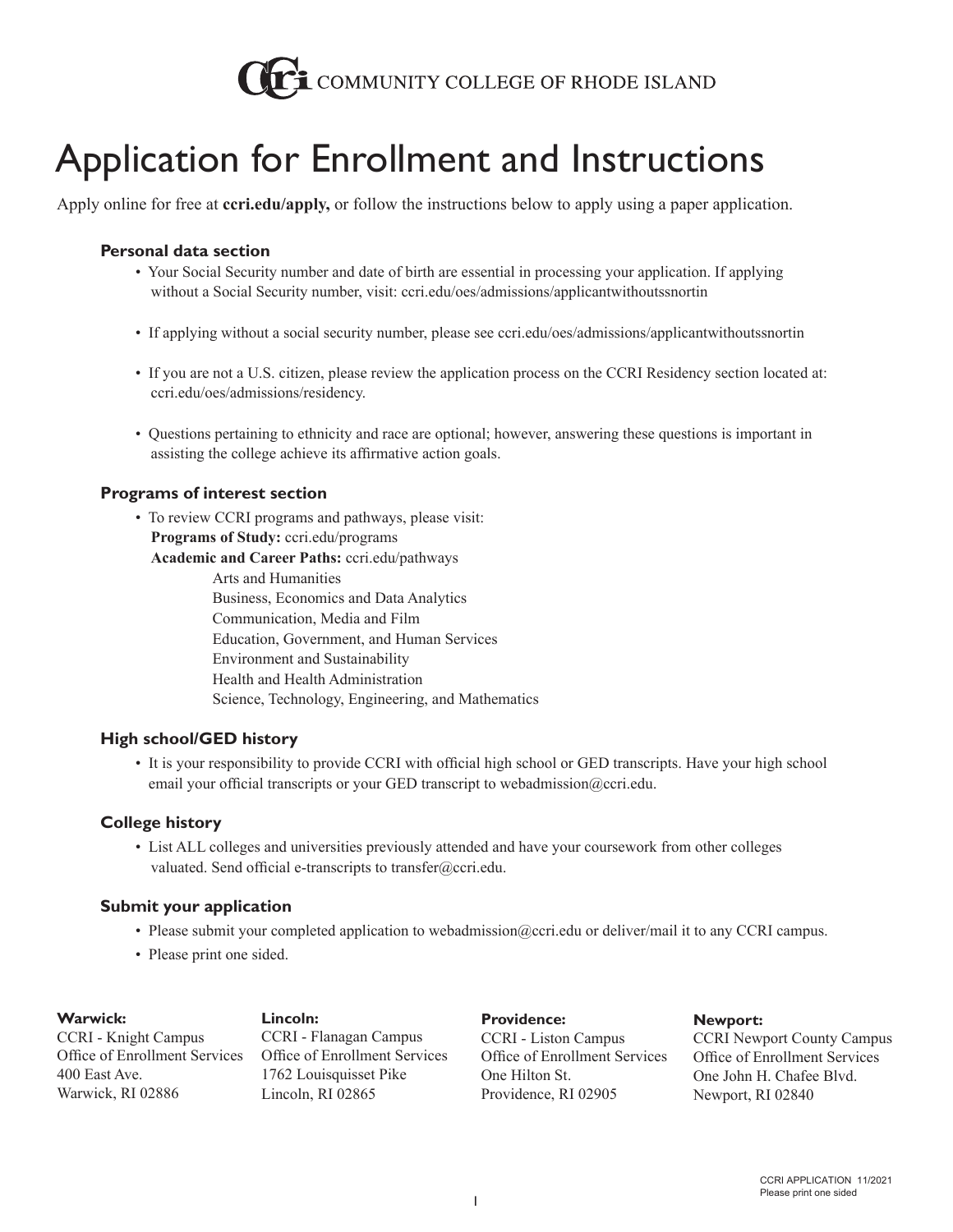## COMMUNITY COLLEGE OF RHODE ISLAND

## Programs of study

**Biotechnology** *Certificate* Biotechnology

## **Business Administration**

*Degree* Accounting Financial Services General Business Management Marketing

*Certificate* Accounting Basic Accounting Skills Entrepreneurship Financial Services Management **Marketing** Workplace Essentials

#### **Chemistry**

*Degree* Chemical Technology *Certificate*

Chemical Technology

### **Communication and Film/Media**

*Degree* **Communication** Film/Media *Certificate*

New Media Communication New Media Post-Production New Media Production New Media Studies

#### **Computer Studies and Information Processing** *Degree*

Computer Programming **Cybersecurity** General Information Processing Computer Support Specialist Web Technologies Networking Technology

*Certificate* Computer Support Technician Network Support Technician Computer Programming General Information Processing Networking Technician **Networking** Office Automation Web Technologies Data Analytics Software Development Cyber Defense Certificate

**Fine Arts** *Degree* Art Music Jazz Studies Concentration Music Concentration **Theatre** Performance Concentration Technical Concentration *Certificate* Graphic Design **General Studies** *Degree*

General Studies **Health Sciences** ALLIED HEALTH

*Degree* Diagnostic Medical Sonography General Concentration Echo Concentration Vascular Concentration Histotechnician Medical Laboratory Technology Radiography Respiratory Therapy *Certificate* Computed Tomography Imaging Magnetic Resonance Imaging Phlebotomy Renal Dialysis Technology DENTAL HEALTH *Degree* Dental Hygiene

*Certificate* Dental Assisting

FIRE SCIENCE *Degree* Fire Science

NURSING *Degree* Nursing LPN-to-RN Option *Diploma Program* Practical Nursing

REHABILITATIVE HEALTH *Degree* Occupational Therapy Assistant

Physical Therapist Assistant

HUMAN SERVICES *Degree* Early Childhood Education and Child Development Education and Special Education Social Service Majors: Gerontology Mental Health Social Work

Substance Abuse *Certificate* Developmental Disabilities Early Childhood Education **Gerontology** Social Services

**Legal Studies** *Degree* Law Enforcement Paralegal Studies

**Liberal Arts** *Degree* Liberal Arts Liberal Arts – English Liberal Arts – World Languages

#### **Mathematics** *Certificate* **Mathematics**

**Physics and Engineering** *Degree* Advanced Manufacturing Technology Engineering Systems Technology Electrical Concentration Energy Utility Concentration Mechanical Concentration Engineering Transfer Biomedical Concentration Chemical Concentration Chem-Biology Concentration Civil Concentration Computer Concentration Electrical Concentration Industrial Concentration Mechanical Concentration Ocean Concentration *Certificate* Engineering Systems Technology Energy Utility Technology CNC Manufacturing and



3D-Modeling

Introduction to CNC Manufacturing

## Start here. Go anywhere.

Our streamlined **Academic and Career Paths** make it easy to choose from our **more than 90 majors** based on your interests and goals, and our dedicated Pathway Navigators are here to help you translate your time at CCRI into a degree and a career.

With more than **70 transfer agreements** with four-year colleges and universities, starting at CCRI and transferring your credits is seamless and easy. You can even get halfway to a bachelor's degree here, then finish at RIC or URI with discounted tuition through the **Joint Admissions Agreement (JAA)**.

## **[ccri.edu/pathways](https://ccri.edu/pathways/)**

#### **Professional Studies** *Degree* Administrative Office Technology Administrative Assistant/ Secretary Legal Administrative Assistant/ **Secretary** Medical Administrative Assistant **Secretary** *Certificate* Administrative Management Administrative Support Specialist Medical Insurance Billing Specialist Travel, Tourism and Hospitality

**Science** *Degree* **Science**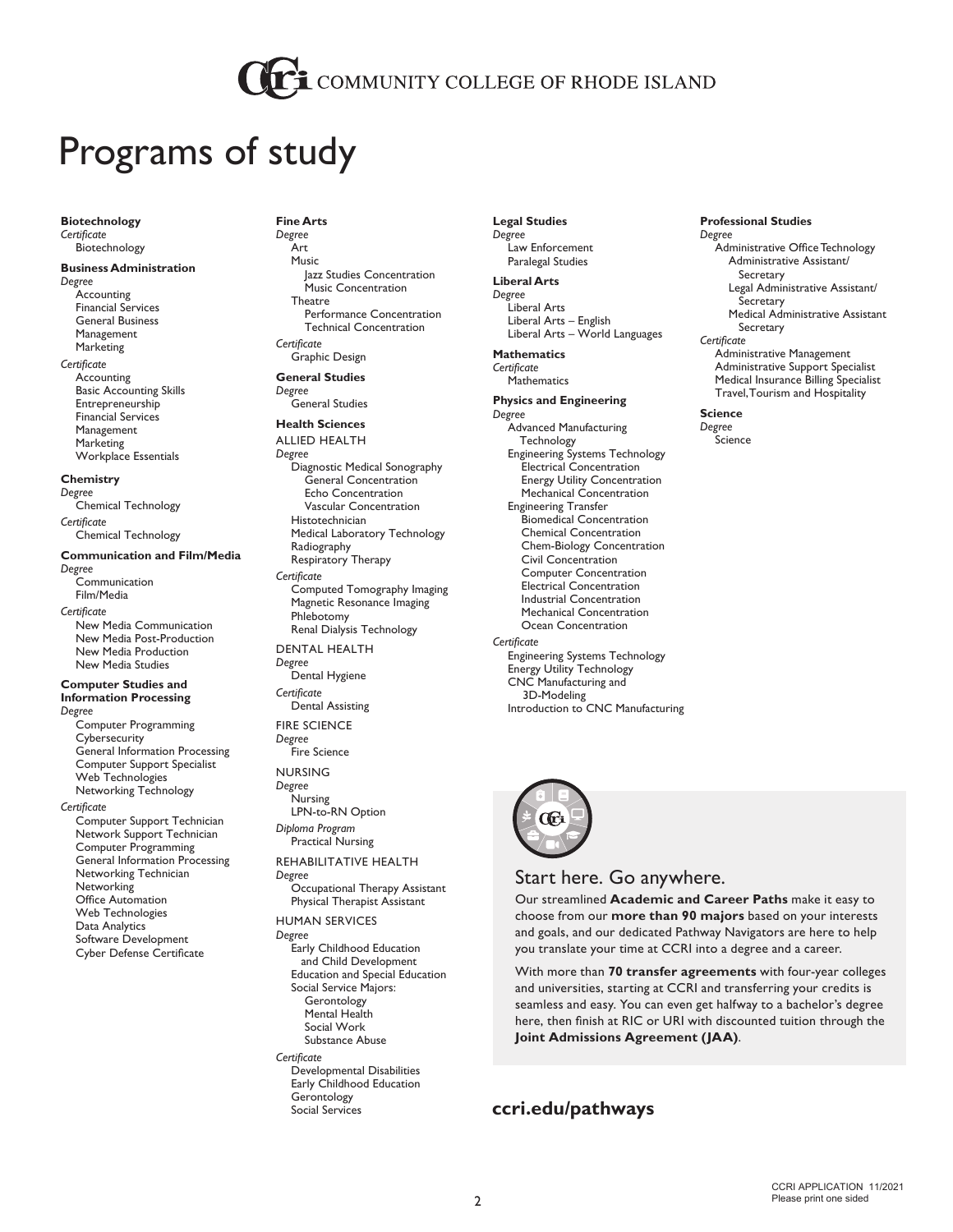CCRI ID Number: *For Office Use*

## **APPLICATION FOR ENROLLMENT**

**Tell us about your interest in CCRI**. Please share this information with us so that we can better advise you on your best course of action at CCRI.

**New.** First time in college. Not attended college previously. May have earned college credits while in high school.

- **Readmit.** Previously attended CCRI two or more years ago.
- **Nondegree.** Not seeking a degree at CCRI: currently enrolled in high school; enrolled at another college/university; or taking college courses for credit.
- **Transfer.** Attended another college/university after completing high school or GED.

| <b>Personal data</b>                                                                                                                                                                                                                                                                                                                                                                                                                                                                                                                                                                                                |                                                                                                                                         |                            |                                                                                                         |                |                                                                                                                               |  |  |
|---------------------------------------------------------------------------------------------------------------------------------------------------------------------------------------------------------------------------------------------------------------------------------------------------------------------------------------------------------------------------------------------------------------------------------------------------------------------------------------------------------------------------------------------------------------------------------------------------------------------|-----------------------------------------------------------------------------------------------------------------------------------------|----------------------------|---------------------------------------------------------------------------------------------------------|----------------|-------------------------------------------------------------------------------------------------------------------------------|--|--|
| Date of application                                                                                                                                                                                                                                                                                                                                                                                                                                                                                                                                                                                                 |                                                                                                                                         |                            |                                                                                                         |                | Social Security number if applying without a social security number see ccri.edu/oes/admissions/applicantwithoutssnortin.html |  |  |
| Last name (legal)                                                                                                                                                                                                                                                                                                                                                                                                                                                                                                                                                                                                   | First name (legal)                                                                                                                      |                            |                                                                                                         | Middle initial | Date of birth (mm/dd/yy)                                                                                                      |  |  |
| Previous name                                                                                                                                                                                                                                                                                                                                                                                                                                                                                                                                                                                                       |                                                                                                                                         |                            |                                                                                                         | Middle initial | Gender: $\Box$ Male $\Box$ Female<br>□ Non-binary<br>$\Box$ Prefer not to disclose                                            |  |  |
| Permanent home street address                                                                                                                                                                                                                                                                                                                                                                                                                                                                                                                                                                                       |                                                                                                                                         |                            |                                                                                                         |                |                                                                                                                               |  |  |
| City                                                                                                                                                                                                                                                                                                                                                                                                                                                                                                                                                                                                                |                                                                                                                                         |                            | Email address<br>State/Zip                                                                              |                |                                                                                                                               |  |  |
| Cell number                                                                                                                                                                                                                                                                                                                                                                                                                                                                                                                                                                                                         | Home telephone number<br>Please text me important time-sensitive messages about<br>enrollment, financial aid and academic requirements. |                            |                                                                                                         |                | $\square$ Yes<br>$\square$ No                                                                                                 |  |  |
| Are you a U.S. citizen?<br>$\Box$ Yes $\Box$ No<br>If you are not a U.S. citizen, do you have a Permanent Resident Card (Green Card)? $\Box$ Yes $\Box$ No<br>If you are a permanent resident card holder, please provide your alien registration number:                                                                                                                                                                                                                                                                                                                                                           |                                                                                                                                         |                            |                                                                                                         |                |                                                                                                                               |  |  |
| Have you lived continuously in Rhode Island for one or more years as of the first day of classes for this semester? $\Box$ Yes $\Box$ No<br>Is Rhode Island your legal and permanent state of residence?<br>$\Box$ Yes $\Box$ No<br>If you have a non-Rhode Island permanent home address and you are claiming Rhode Island residency, you must submit a CCRI Application for In-State Residency and all<br>required documentation. This information is available at ccri.edu/oes/admissions/pdfs/resusperm.pdf<br>If you are not a legal and permanent resident of Rhode Island, please list your legal residence. |                                                                                                                                         |                            |                                                                                                         |                |                                                                                                                               |  |  |
| Street Country City City State ZIP Country Country Country Country Country Country Country Country Country Country Country Country Country Country Country Country Country Country Country Country Country Country Country Cou<br><b>Service members or dependents</b><br>Did you serve or are you currently serving in the U.S. armed forces? $\Box$ Yes $\Box$ No                                                                                                                                                                                                                                                 |                                                                                                                                         |                            |                                                                                                         |                |                                                                                                                               |  |  |
| If you or your dependents are currently serving, are you stationed in Rhode Island on active duty? $\Box$ Yes $\Box$ No<br>Are you currently a member of the National Guard or Reserve? $\square$ Yes $\square$ No                                                                                                                                                                                                                                                                                                                                                                                                  |                                                                                                                                         |                            |                                                                                                         |                |                                                                                                                               |  |  |
| Please note:<br>. Applicants in Refugee Status, Temporary Protected Status, or Political Asylum Status must submit documentation of their status.<br>. Other visa or immigration status: Must submit your Visa, I-797 or other documentation.<br>Misrepresentation concerning residency and/or citizenship is grounds for immediate dismissal from the college, but you will remain liable for all tuition and fees.                                                                                                                                                                                                |                                                                                                                                         |                            |                                                                                                         |                |                                                                                                                               |  |  |
| This information is requested on a voluntary basis by the U.S. Dept. of Education, National Center for Education Statistics. Your answer will not affect admission to or registration in<br>the college.                                                                                                                                                                                                                                                                                                                                                                                                            |                                                                                                                                         |                            |                                                                                                         |                |                                                                                                                               |  |  |
| Ethnicity: (Please check one.)*<br>$\Box$ Not Hispanic<br>$\Box$ Hispanic or Latino                                                                                                                                                                                                                                                                                                                                                                                                                                                                                                                                 |                                                                                                                                         | Race $\Box$<br>□<br>□<br>□ | Not Hispanic or Latino<br>American Indian or Alaska Native<br>Asian<br><b>Black or African American</b> |                | $\Box$ Native Hawaiian or other<br>Pacific Islander<br>White<br>□<br>Two or more races                                        |  |  |
| Are one or both parents (biological or adoptive) earned a four-year degree<br>Yes<br>$\Box$<br>No<br>Are you a single parent with custody of a child under 18<br>Yes<br>No<br>Are you a speaker of English as a second language<br>Yes<br>No<br>Are you a recipient of the Supplemental Nutrition Assistance Program (SNAP)?<br>Yes<br>n.<br>No                                                                                                                                                                                                                                                                     |                                                                                                                                         |                            |                                                                                                         |                |                                                                                                                               |  |  |
| * Ethnicity/Race data reporting for federal purposes has changed. The selections that you see in this section are the choices as mandated by the federal government for higher education<br>reporting purposes. Only statistical numbers are reported. No individual data appears on the federal reports.                                                                                                                                                                                                                                                                                                           |                                                                                                                                         |                            |                                                                                                         |                |                                                                                                                               |  |  |

CCRI APPLICATION 11/2021 Please print one sided

For Office Use

3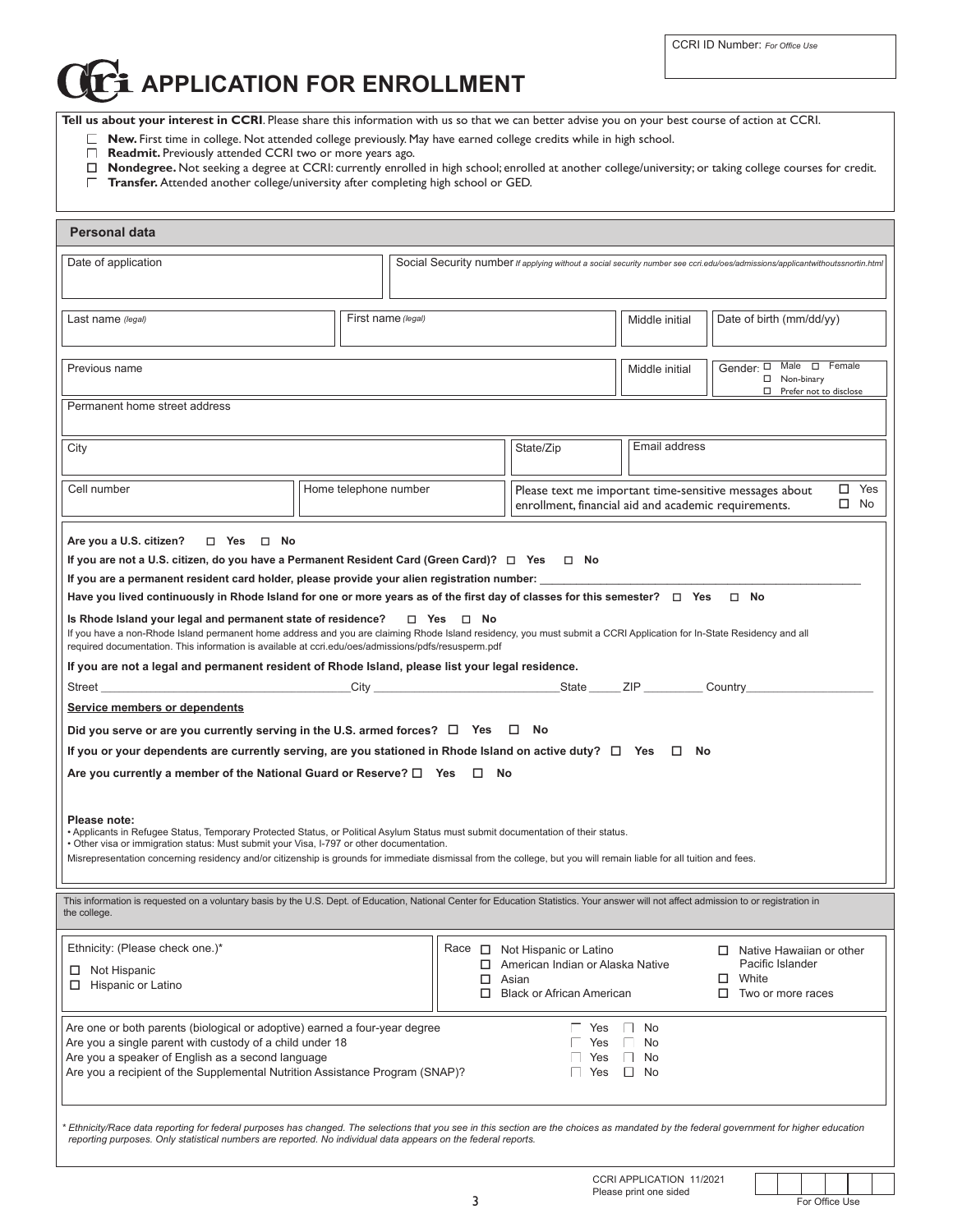| Programs of interest: Please indicate your program choices. Please print clearly.                                                                                                                                                                                 |      |  |      |                      |                  |                                  |                          |
|-------------------------------------------------------------------------------------------------------------------------------------------------------------------------------------------------------------------------------------------------------------------|------|--|------|----------------------|------------------|----------------------------------|--------------------------|
| What program of study are you interested in pursuing?                                                                                                                                                                                                             |      |  |      |                      |                  |                                  |                          |
| I am interested in a degree program (if choosing General Studies, select an Academic and Career Path)                                                                                                                                                             |      |  |      |                      |                  | Intended Entry Date              | Year                     |
|                                                                                                                                                                                                                                                                   |      |  |      |                      | ц<br>□           | January/Spring<br>September/Fall |                          |
| Program of Study (See page 2)                                                                                                                                                                                                                                     |      |  |      |                      | $\square$ Summer |                                  |                          |
| Academic and Career Path (See page 1)                                                                                                                                                                                                                             |      |  |      |                      |                  |                                  |                          |
| $\Box$ At this time, I am interested in applying as a nondegree student                                                                                                                                                                                           |      |  |      |                      |                  |                                  |                          |
| (Please note: Financial aid, including on-campus work programs, is not available to nondegree students.)                                                                                                                                                          |      |  |      |                      |                  |                                  |                          |
| Are you interested in receiving information about the Joint Admissions Agreement (JAA) among the Community College of Rhode Island, Rhode Island College                                                                                                          |      |  |      |                      |                  |                                  |                          |
| and the University of Rhode Island? $\Box$ Yes $\Box$ No, thank you                                                                                                                                                                                               |      |  |      |                      |                  |                                  |                          |
| High school history: Please complete as appropriate. Please print clearly.                                                                                                                                                                                        |      |  |      |                      |                  |                                  |                          |
| I have or will have:                                                                                                                                                                                                                                              |      |  |      |                      |                  |                                  |                          |
| High school diploma                                                                                                                                                                                                                                               |      |  |      |                      |                  |                                  | Diploma Date             |
|                                                                                                                                                                                                                                                                   |      |  |      |                      |                  |                                  |                          |
| Institution name, city, state                                                                                                                                                                                                                                     |      |  |      | Code                 |                  |                                  | Month / Day / Year       |
| GED <sup>®</sup> credential<br>П                                                                                                                                                                                                                                  |      |  |      |                      |                  |                                  | Date Received            |
| State in which GED® credential was received                                                                                                                                                                                                                       |      |  |      | Code                 |                  |                                  |                          |
|                                                                                                                                                                                                                                                                   |      |  |      |                      |                  |                                  | Month / Day / Year       |
| $\Box$ Home school diploma - Please submit documentation from your local school district<br>approving your home schooling program.                                                                                                                                |      |  |      |                      |                  |                                  | Date Received            |
|                                                                                                                                                                                                                                                                   |      |  |      |                      |                  |                                  |                          |
| Institution name, city, state                                                                                                                                                                                                                                     |      |  |      | Code                 |                  |                                  | Month / Day / Year       |
| $\Box$ I do not hold any of the above.                                                                                                                                                                                                                            |      |  |      |                      |                  |                                  |                          |
| Please forward a copy of your final official high school transcript or GED® credential to the Office of Enrollment Services as soon as available.                                                                                                                 |      |  |      |                      |                  |                                  |                          |
|                                                                                                                                                                                                                                                                   |      |  |      |                      |                  |                                  |                          |
|                                                                                                                                                                                                                                                                   |      |  |      |                      |                  |                                  |                          |
| College history: Please list ALL undergraduate colleges and universities attended. (Please submit official transcripts from each<br>school to the Office of Enrollment Services, 1762 Louisquisset Pike, Lincoln, RI 02865.) Please print clearly.                |      |  |      |                      |                  |                                  |                          |
| Do you have a bachelor's degree from a U.S. college or its equivalent from a school in another country?                                                                                                                                                           |      |  |      | $\Box$ Yes $\Box$ No |                  |                                  |                          |
| If yes, indicate the degree received below.                                                                                                                                                                                                                       |      |  |      |                      |                  |                                  |                          |
| COLLEGE 1: ______________                                                                                                                                                                                                                                         |      |  |      |                      |                  |                                  |                          |
| College/University name                                                                                                                                                                                                                                           | Code |  | City |                      |                  | State                            | Degree                   |
| <b>COLLEGE 2: _</b>                                                                                                                                                                                                                                               |      |  |      |                      |                  |                                  |                          |
| College/University name                                                                                                                                                                                                                                           | Code |  | City |                      |                  | State                            | Degree                   |
| COLLEGE 3:                                                                                                                                                                                                                                                        |      |  |      |                      |                  |                                  |                          |
| College/University name                                                                                                                                                                                                                                           | Code |  | City |                      |                  | State                            | Degree                   |
|                                                                                                                                                                                                                                                                   |      |  |      |                      |                  |                                  |                          |
| <b>Agreements:</b>                                                                                                                                                                                                                                                |      |  |      |                      |                  |                                  |                          |
| I certify that the information that I have provided on this application is true and correct. Further, by signing this form, I agree to abide by the rules and regulations<br>at, and fulfill all financial obligations to, the Community College of Rhode Island. |      |  |      |                      |                  |                                  |                          |
| $\Box$ Acceptance Checkbox<br>I understand that checking this box constitutes a legal signature confirming that I acknowledge and agree to the above Terms of Acceptance.                                                                                         |      |  |      |                      |                  |                                  | For Office Use Only      |
| Please type your First and Last Name                                                                                                                                                                                                                              |      |  |      |                      |                  |                                  |                          |
|                                                                                                                                                                                                                                                                   |      |  |      |                      |                  | <b>NEBHE</b>                     |                          |
| Applicant's signature                                                                                                                                                                                                                                             |      |  |      | Application date     |                  |                                  |                          |
|                                                                                                                                                                                                                                                                   |      |  |      |                      |                  | Please print one sided           | CCRI APPLICATION 11/2021 |
| If under age 18, signature of parent/guardian                                                                                                                                                                                                                     |      |  |      | Application date     |                  |                                  |                          |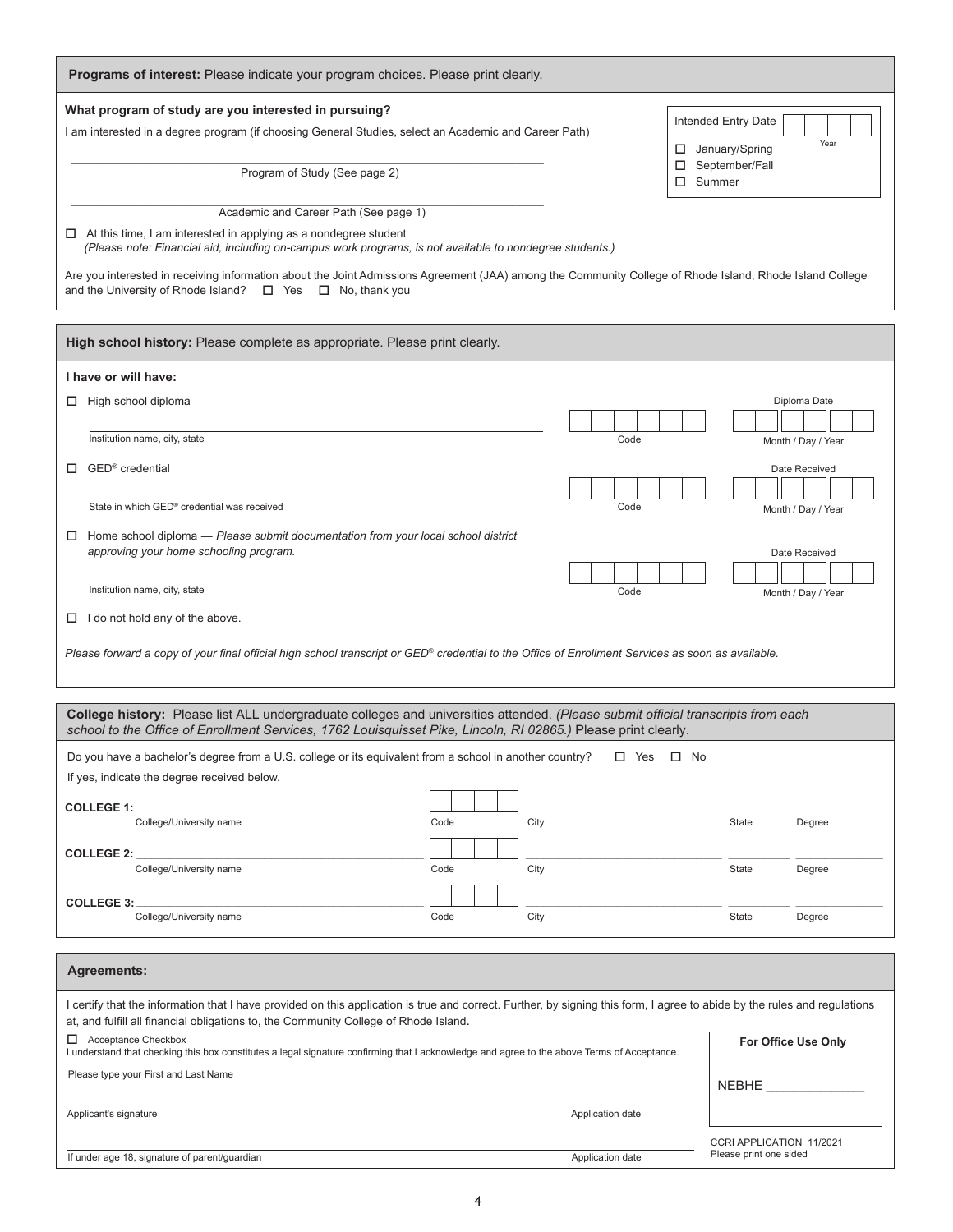## CCE COMMUNITY COLLEGE OF RHODE ISLAND

# High School and College Codes

| (formerly Textron Chamber of Commerce Academy)      |  |
|-----------------------------------------------------|--|
|                                                     |  |
|                                                     |  |
|                                                     |  |
|                                                     |  |
|                                                     |  |
|                                                     |  |
|                                                     |  |
|                                                     |  |
|                                                     |  |
|                                                     |  |
|                                                     |  |
|                                                     |  |
|                                                     |  |
|                                                     |  |
| Blackstone Valley Reg. Voc. Tech. High School222154 |  |
|                                                     |  |
|                                                     |  |
|                                                     |  |
|                                                     |  |
|                                                     |  |
|                                                     |  |
|                                                     |  |
|                                                     |  |
|                                                     |  |
|                                                     |  |
|                                                     |  |
|                                                     |  |
|                                                     |  |
|                                                     |  |
|                                                     |  |
|                                                     |  |
|                                                     |  |
|                                                     |  |
|                                                     |  |
|                                                     |  |
| <b>Exeter-West Greenwich</b>                        |  |
|                                                     |  |
|                                                     |  |
|                                                     |  |
|                                                     |  |
|                                                     |  |
|                                                     |  |
|                                                     |  |
|                                                     |  |
|                                                     |  |
|                                                     |  |
|                                                     |  |
|                                                     |  |
|                                                     |  |
|                                                     |  |
|                                                     |  |
|                                                     |  |
|                                                     |  |
| The Metropolitan Regional Career                    |  |
|                                                     |  |
|                                                     |  |
|                                                     |  |
| Mount Hope High School                              |  |
|                                                     |  |
|                                                     |  |
|                                                     |  |
| New England Academy of Torah (Hebrew Day)400187     |  |
| New England Laborers'/Cranston Public School        |  |

| Providence Career and Technical High School 400142            |  |
|---------------------------------------------------------------|--|
|                                                               |  |
|                                                               |  |
|                                                               |  |
|                                                               |  |
|                                                               |  |
|                                                               |  |
| (formerly the Providence Academy of International Studies and |  |
| William Cooley Health, Science and Technology Academy)        |  |
|                                                               |  |
|                                                               |  |
|                                                               |  |
|                                                               |  |
|                                                               |  |
|                                                               |  |
|                                                               |  |
|                                                               |  |
|                                                               |  |
|                                                               |  |
|                                                               |  |
|                                                               |  |
|                                                               |  |
|                                                               |  |
| Tri-County Reg. Voc. Technical High School220864              |  |
|                                                               |  |
|                                                               |  |
|                                                               |  |
|                                                               |  |
|                                                               |  |
|                                                               |  |
| Jacqueline M. Walsh School of                                 |  |
|                                                               |  |
|                                                               |  |
|                                                               |  |
|                                                               |  |
|                                                               |  |
|                                                               |  |
|                                                               |  |
|                                                               |  |
|                                                               |  |
|                                                               |  |
|                                                               |  |

### **COLLEGE CODES**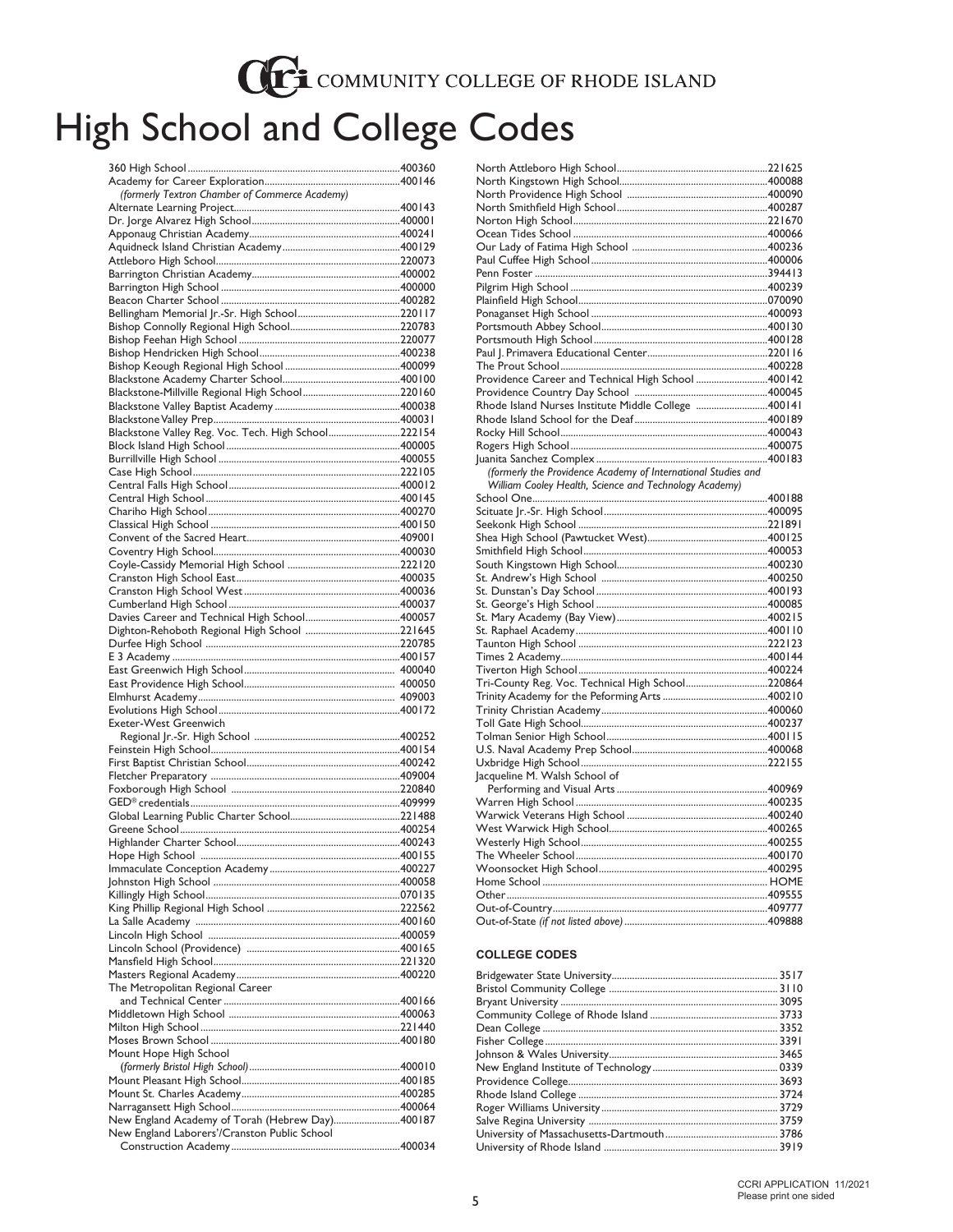## COMMUNITY COLLEGE

OF RHODE ISLAND

## **Instructions**

The Community College of Rhode Island (CCRI) must get your correct identifying number to file Form 1098-T, Tuition Statement, with the IRS and to furnish a statement to you. This will be your Social Security number (SSN) or, if you are not eligible to obtain an SSN, your individual taxpayer identification number (ITIN). Form 1098-T contains information about qualified tuition and related expenses to help determine whether you, or the person who can claim you as a dependent, may take either the tuition and fees deduction or claim an education credit to reduce Federal income tax. For more information, see IRS Pub. 970, Tax Benefits for Higher Education.

Under federal law, you are required to provide the requested formation.

## Part I.

Enter your name and mailing address. The name should match that used by the Social Security Administration or Internal Revenue Service.

Taxpayer identification number. Enter your SSN or ITIN. If you do not have an SSN or ITIN, apply for one and fill out and return this form when you receive it.

## Part II.

Sign your name in the space provided to confirm the information provided. The Office of Enrollment Services cannot change your records without your signature.

## Part III.

Please fill out this part only if you are unwilling or unable to provide a taxpayer identification number. Check either the first or the second box and sign the statement. By law, CCRI must ask you at least once a year for your taxpayer identification number in order to meet its obligation to file Form 1098-T.

Deliver or mail the completed form to the address provided. Do not email the form. Email is not a secure way to transmit personal information.

### **Penalties**

Failure to furnish correct SSN. If you fail to furnish your correct SSN or ITIN to CCRI, the IRS may impose a penalty of \$50 unless your failure is due to reasonable cause and not to willful neglect.

Misuse of SSNs. If CCRI discloses or uses your SSN in violation of Federal law, CCRI may be subject to civil and criminal penalties.

## Privacy Act Notice

Section 6109 of the Internal Revenue Code requires you to give your correct SSN or ITIN to persons who must file information returns with the IRS to report certain information. The IRS uses the numbers for identification purposes and to help verify the accuracy of your tax return. The IRS may also provide this information to the Department of Justice for civil and criminal litigation and to cities and states to carry out their tax laws.

October 2014

National Association of College and Business Officers